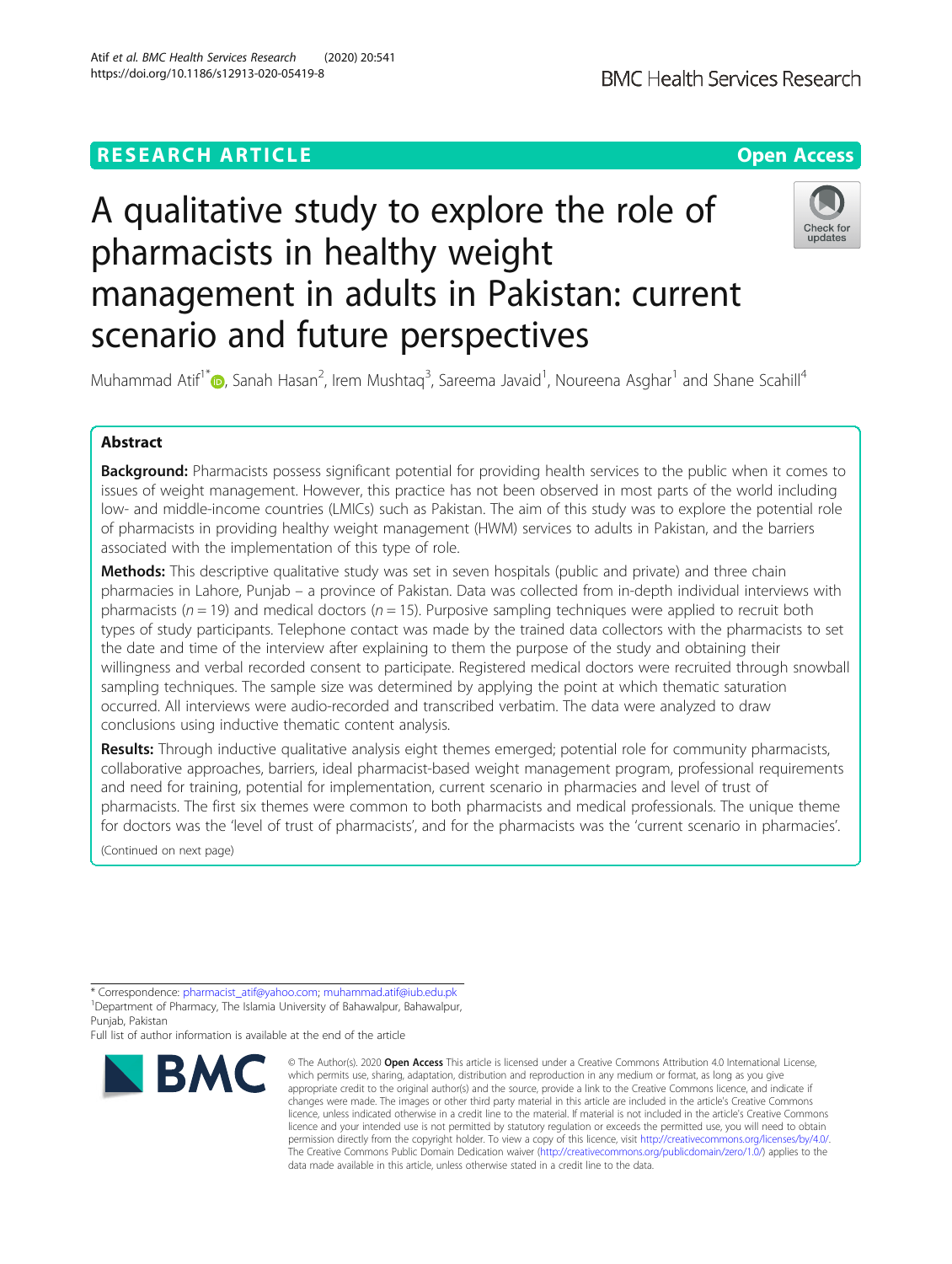#### (Continued from previous page)

**Conclusion:** The majority of participants in our study had strong convictions that Pakistani pharmacists have the potential for provide effective HWM services to their communities. Of concern, none of the participating pharmacies were offering any sort of weight management program and none of the medical professionals interviewed were aware of HWM programs taking place. Medical doctors were of the opinion that pharmacists alone cannot run these programs. Doctor participants were firm that after being adequately trained, pharmacists should only carry out non-pharmacological interventions. To implement a HWM pharmacy model in Pakistan, it is necessary to overcome barriers outlined in this study.

Keywords: Healthy weight management, Obesity, Pharmacies, Pharmacists, Barriers, Pakistan

#### Background

The World Health Organization (WHO) defines being overweight and obesity as having abnormal or excessive fat accumulation in the body that presents a risk to health [[1\]](#page-11-0). Obesity is a complex, multi-factorial chronic condition that develops from an interaction between genetic and environmental factors [\[2](#page-11-0)]. In terms of Body Mass index (BMI), an adult who has a BMI between 25 and 29.9 kg/m<sup>2</sup> is defined as overweight, while an adult who has a BMI of 30 kg/ $m^2$  or higher is considered to be obese [[3,](#page-11-0) [4\]](#page-11-0).

Being overweight and/or obese poses a major global public health challenge that is escalating [[3\]](#page-11-0). According to one estimate, worldwide 1 billion people are overweight and more than 300 million people are obese [\[5](#page-11-0)]. Obesity can lead to serious health consequences such as hypertension, diabetes, some cancers, coronary heart disease, gallbladder disease, osteoarthritis, gastro esophageal reflux and sleep apnea  $[6]$  $[6]$ . Excess body weight accounts for 44% of the global burden of diabetes, 23% of ischemic heart disease and 7–41% of some cancers [[5\]](#page-11-0). Approximately 300,000 deaths occur per year directly attributable to obesity, making obesity the second most common preventable risk factor for mortality after smoking [[7](#page-11-0)]. In Pakistan, approximately 26% of women and 19% of men are obese according to WHO guidelines [[8\]](#page-11-0). Obesity is more prevalent in urban than rural areas of Pakistan [[9\]](#page-11-0).

Obese individuals may also suffer from social stigmatization and discrimination [[10](#page-11-0)]. At the same time, obesity and its related health problems pose huge economic impact on health systems and preventing obesity will lead to cost savings [[11\]](#page-11-0). The medical costs associated with obesity include both direct and indirect costs [\[12\]](#page-11-0). A study conducted in the United States found that obesity increases overall healthcare costs by 36% and medication costs by 77% [[13\]](#page-11-0). In the US, being obese and overweight is associated with an increase in the average cost of inpatient and ambulatory patients of \$395 per annum and \$125 per annum, respectively [\[13](#page-11-0)]. Many countries have been struggling to reduce the everincreasing healthcare expenditure associated with obesity, making the prevention of obesity a target for health policy-makers in many countries [\[4,](#page-11-0) [14\]](#page-11-0).

Healthy eating, active living and weight management programs are offered in a number of developed countries [[15](#page-11-0)–[17](#page-11-0)]. The one-to-one NHS (National Health Service) weight management program in the United Kingdom and the Lifestyle Challenge Program in the US are good examples of programs that comprise diet, physical activity and behavioral modification as their prime components [\[15](#page-11-0)–[18\]](#page-11-0). These programs are run by physicians specialized in nutrition, behavioral psychologists and pharmacists. The patients' recruitment, care and associated physical assessment are primarily the responsibility of the physician. The behavioral psychologist focuses on prevention, addresses health disparities, reduces psychological distress and enhances psychological wellbeing. The role of the pharmacist is to screen patients, review their history, carry out routine assessments and provide medicine-related information to patients [[16\]](#page-11-0).

The US lifestyle challenge program developed a set of requirements of a pharmacist-based program for weight loss [[16](#page-11-0)]. The program incorporated diet, physical activity and behavioral modification to lose weight, with special importance given to behavioral therapy. Other studies have also used some of these features including; diet plans, physical activities, self-monitoring, physical evaluation (weight and waist measurements), food diaries; providing motivation and encouragement and goal setting for promoting the adherence of obese people to healthy lifestyles [[19,](#page-11-0) [20\]](#page-11-0).

A study in Scotland [\[21\]](#page-11-0) outlines the skills that pharmacists needed to acquire in order to effectively take part in HWM services including; consultation skills, estimation of body fat, measurement of cholesterol levels and advice on weight loss products. However, critical evaluation of the efficacy and cost effectiveness of such models of service provision is still lacking. Thus, in a multi-disciplinary environment it is the responsibility of all healthcare providers to identify obese people, counsel and educate them about the risks of obesity, and guide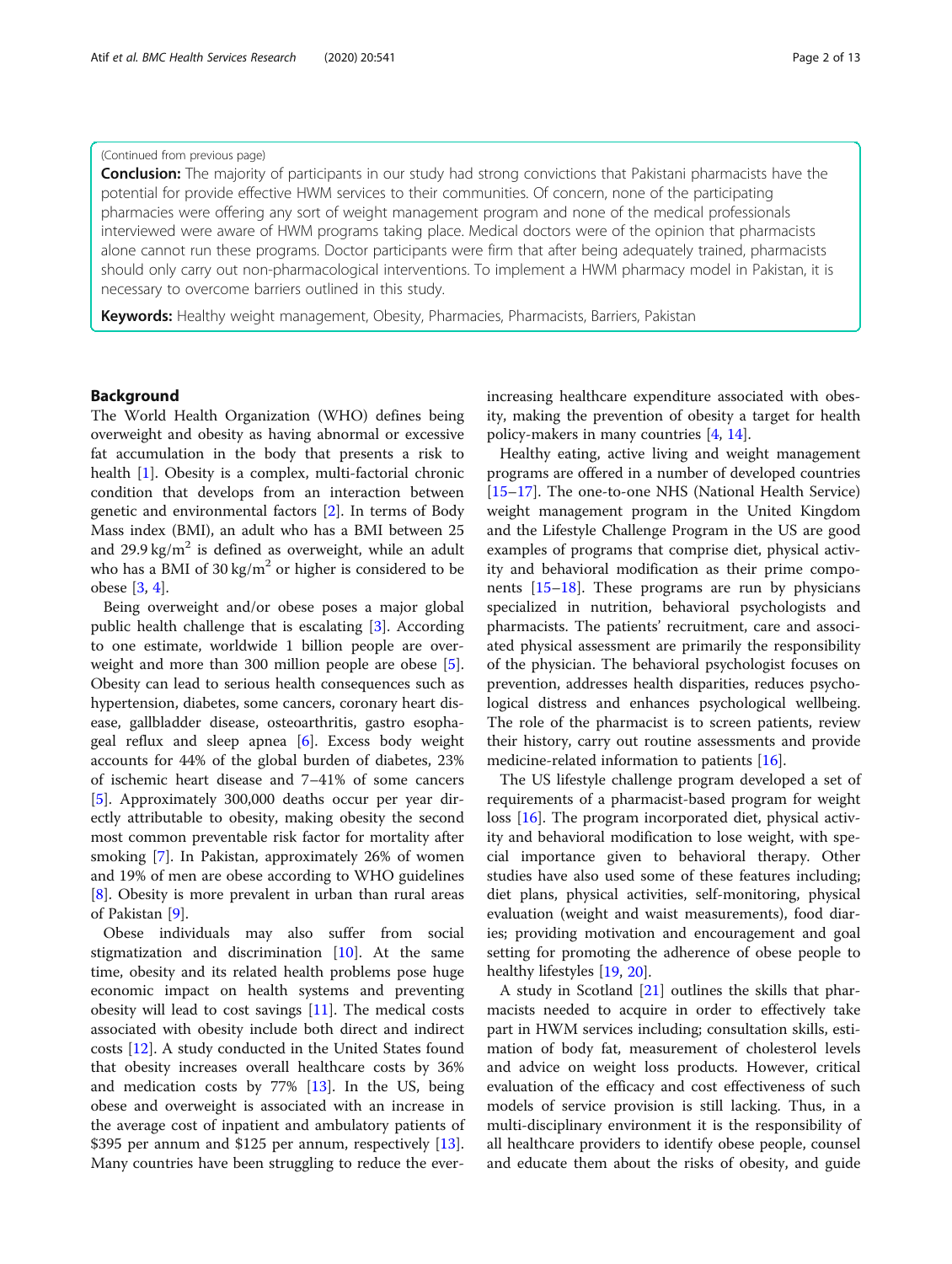them through an appropriate weight management program.

Community pharmacists in Pakistan offer a range of services that may include: counseling, dispensing of prescription and non-prescription items, supply chain management, provision of medicine-related information to patients, participation in health-promotion programs and diagnostic services by using hand-held devices in the home. Multiple non-pharmacological interventions for managing chronic diseases are also provided by community pharmacies. The aforementioned roles of community pharmacists are in line with the Drug Regulatory Authority of Pakistan (DRAP) Act no. XXI of 2012 [\[22](#page-11-0)]. Similar to what is offered in developed countries, in emerging nations such as Pakistan effective interventions to tackle the obesity epidemic by involving the integrated efforts of doctors, nurses, dieticians, psychologists and pharmacists is urgently needed.

Several studies from more developed countries [\[23](#page-11-0)–[27](#page-11-0)] have examined the potential role of community pharmacists in providing preventative and management services for tackling the obesity epidemic. However, very few studies [\[21,](#page-11-0) [28](#page-11-0), [29\]](#page-11-0) have determined the barriers that hinder the successful implementation of such services. To achieve functional systems that are effective in providing HWM programs, pharmacists should be well equipped and sufficiently trained to undertake this role [\[28,](#page-11-0) [30](#page-11-0)]. Moreover, the level of success of pharmacists providing obesity management services depends upon the acceptance of both physicians and consumers of these pharmacy services.

Clearly, pharmacists have an important role in delivering HWM programs, but this is not yet happening in Pakistan. Therefore, it is unknown what the barriers to providing such services might be. This needs to be understood before embarking on such activities. In light of this, the aim of this study was to explore the potential role of pharmacists in HWM in adults and the barriers to implementation in the context of Pakistan. The focus was on determining the acceptability by doctors and readiness of community pharmacists regarding the implementation of a pharmacist-based weight management service.

#### Methods

#### Study design

A descriptive qualitative study design was employed as an exploratory strategy  $[31]$  $[31]$  in which in-depth, face-toface individual interviews of approximately 30 min duration were conducted by SJ and NA with community pharmacists and medical doctors. Medical doctors who were general practitioners, endocrinologists, gynecologists, orthopedic surgeons and cardiologists were included in the sampling frame as they encounter obese individuals in their routine clinical practice.

#### Study setting

The study was conducted in Lahore, which is the second largest city in Pakistan with a population of approximately 9 million people. There are 16 public sector and 42 private sector hospitals in Lahore. Both independent and chain pharmacies provide medicines and other medical products to meet the needs of the public. Most of the private community pharmacies in Lahore are largely "drug stores" where availability of a community pharmacist within the premise is limited. However, many well-established chain pharmacies employ registered pharmacists to provide value-added clinical services.

#### Sampling technique and data collection

Data were collected between 31st January and 31st March 2016. A purposive sampling technique was applied to recruit the study participants. The final sample size was determined by the likely point at which thematic saturation was achieved during the data analysis phase and the accepted size of qualitative studies in the literature [\[32](#page-12-0), [33\]](#page-12-0). To recruit community pharmacists, the landline number of various chain pharmacies, selected at random, were obtained from the telephone directory. Contact via phone was then made with the pharmacists to set the date and time of the interview after explaining the purpose of the study and confirming their willingness and oral informed consent to participate. Medical doctors registered with the Pakistan Medical & Dental Council (PMDC) were recruited through convenience sampling and snowball techniques [[34\]](#page-12-0). The Doctors were selected from sub-specialities that are impacted on by obesity including: general practice, orthopaedics, endocrinology, cardiology, gynaecology and nutritional doctor.

Before starting the interviews, rapport was established with the consented participants and they were interviewed at a convenient place that was comfortable for them, as mutually agreed by both interviewer and interviewee. Their verbal consent to participate was also captured in the audio-recording.

All interviews were conducted in Urdu, the national language of Pakistan by SJ and NA. The interview guide was developed through identifying gaps in the literature and was designed to answer the overarching research questions. Before conducting interviews with the recruited study participants, the draft interview guide was pilot tested to ensure uniformity and face validity with a medical doctor and a pharmacist to ensure that the questions were understood as posed. Their data was not included in the study. This process took approximately 35 min per interview. The interview guide was modified accordingly, resulting in a comprehensive and unambiguous set of semi-structured questions with sound face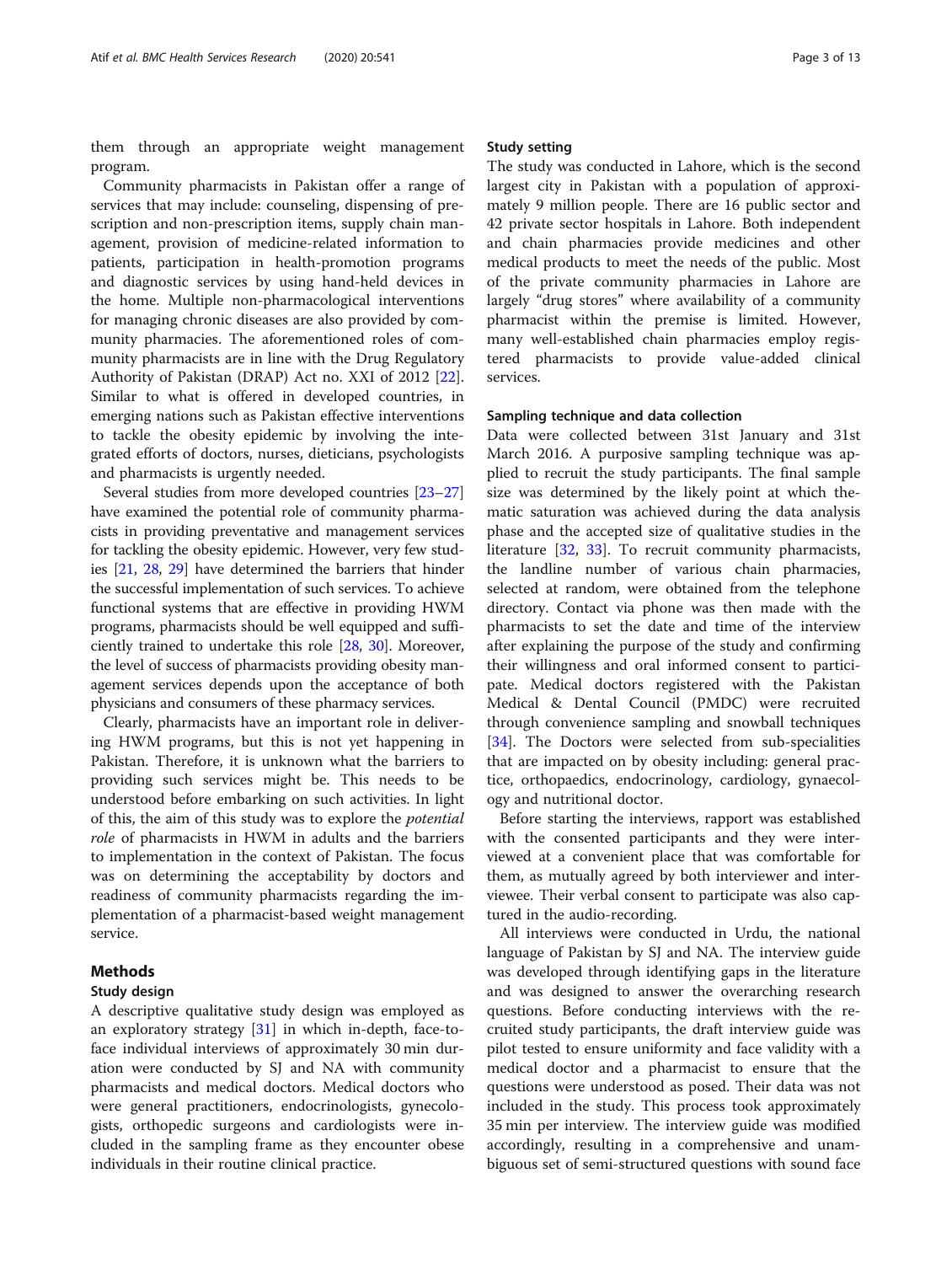validity [[35](#page-12-0)]. The interview guide is located in Supplementary File 1.

All interviews were audio recorded and transcribed verbatim in Urdu, and field notes were taken during the interviews after obtaining permission from the participants. Written transcripts were compared with the recorded interviews to ensure accuracy. Thereafter the transcripts were translated into English for thematic analysis. Study participants were able to listen to their own recorded interview or read the written transcript if they wished [[36,](#page-12-0) [37\]](#page-12-0). As part of this member checking process, no participants took up this opportunity nor provided feedback on any of the transcripts.

#### Data analysis

A manual coding process was used (as opposed to software enabled analysis) with data being analyzed through general inductive thematic techniques [[38\]](#page-12-0) as follows. First transcripts and field notes were read a number of times by SJ and NA to allow familiarization with the content of the data. Each transcribed interview was independently coded and analyzed by SJ and NA [[39\]](#page-12-0). The manual data coding process then began. This involved going through the transcripts and highlighting with underlying passages of meaningful text and ascribing them to categories. By going through one transcript after another, categories were built-up (inductively) from the data. Thereafter the final thematic content was read several times to identify major themes and link them with more abstract categories. The emergent themes were then argued and defended through peer-debriefing by the research team in formal meetings to reach a final consensus and ensure credibility.

For the purposes of this paper when describing the findings, 'most' refers to themes endorsed by at least 75% of the pharmacist or the physician participants; 'many' refers to those made by half to under 75%; 'some' refers to ideas noted by 25% up to half of a group; and 'few' to concepts noted by fewer than one-quarter of a participant group.

#### Ensuring rigour

This qualitative study followed the principles of research rigour laid down by Lincoln and Guba (1985). Credibility or confidence in the truth of the findings are their interpretation came about through peer-debriefing during the analysis phase where researchers met to argue and defend the emerging themes. Member checking is another process that is expected to improve the credibility of qualitative studies. This involves transcript checking by participants. Unfortunately, none of the participants took up this opportunity.

#### Results

A total of 33 participants were interviewed, which makes for a reasonably sized qualitative study. Thematic saturation was reached after conducting interviews with 18 pharmacists (22 invited, four refused to participate) and 15 doctors (21 invited, six refused to participate). Among the pharmacists, 15 were male and three were female and for the medical doctors, 10 were male and five were female. The average interview duration was 25.5 min ( $\pm$  SD 3.4) for pharmacists and 19.9 min ( $\pm$  SD 2.8) for doctors. Respondent demographics are outlined in Table [1.](#page-4-0)

Analysis of data yielded eight emergent themes which are summarized in Table [2](#page-5-0). Six themes were common to both pharmacists and doctors. One discrete theme emerged from the pharmacists' interviews (theme 1) and doctors' interviews (theme 8) that weren't found to be common to both types of professional.

#### Theme 1: current scenario at pharmacies

Pharmacies weren't offering formal HWM programs and this is a new concept to introduce within the pharmacy sector in Pakistan.

"No, I do not think so that it exists anywhere in Pakistan." (Pharmacist Q)

"Pharmacist-based weight management programs are a new concept in Pakistan" (Pharmacist J)

Despite the importance of reducing chronic disease, demand for weight management services by the community is generally low according to the pharmacist respondents. Some participants stated that the demand depends upon the geographic area of the pharmacy. People from elite class areas and those who are educated usually demand these services. Moreover, foreigners and those people who have visited abroad also demand these types of services:

"People who come from abroad demand these sorts of services from pharmacy, but such people are few in number. It also depends upon the area in which your pharmacy is situated, for instance, if you are working in DHA (high income population) then, of course, demand is more than if pharmacy is situated in some area like Shad Bagh (low-middle income population)" (Pharmacist D)

#### Theme 2: potential role of community pharmacists

The majority of pharmacists had similar views about the potential for a positive role in HWM at community pharmacies. They considered that although there was no community pharmacy set up to deliver HWM programs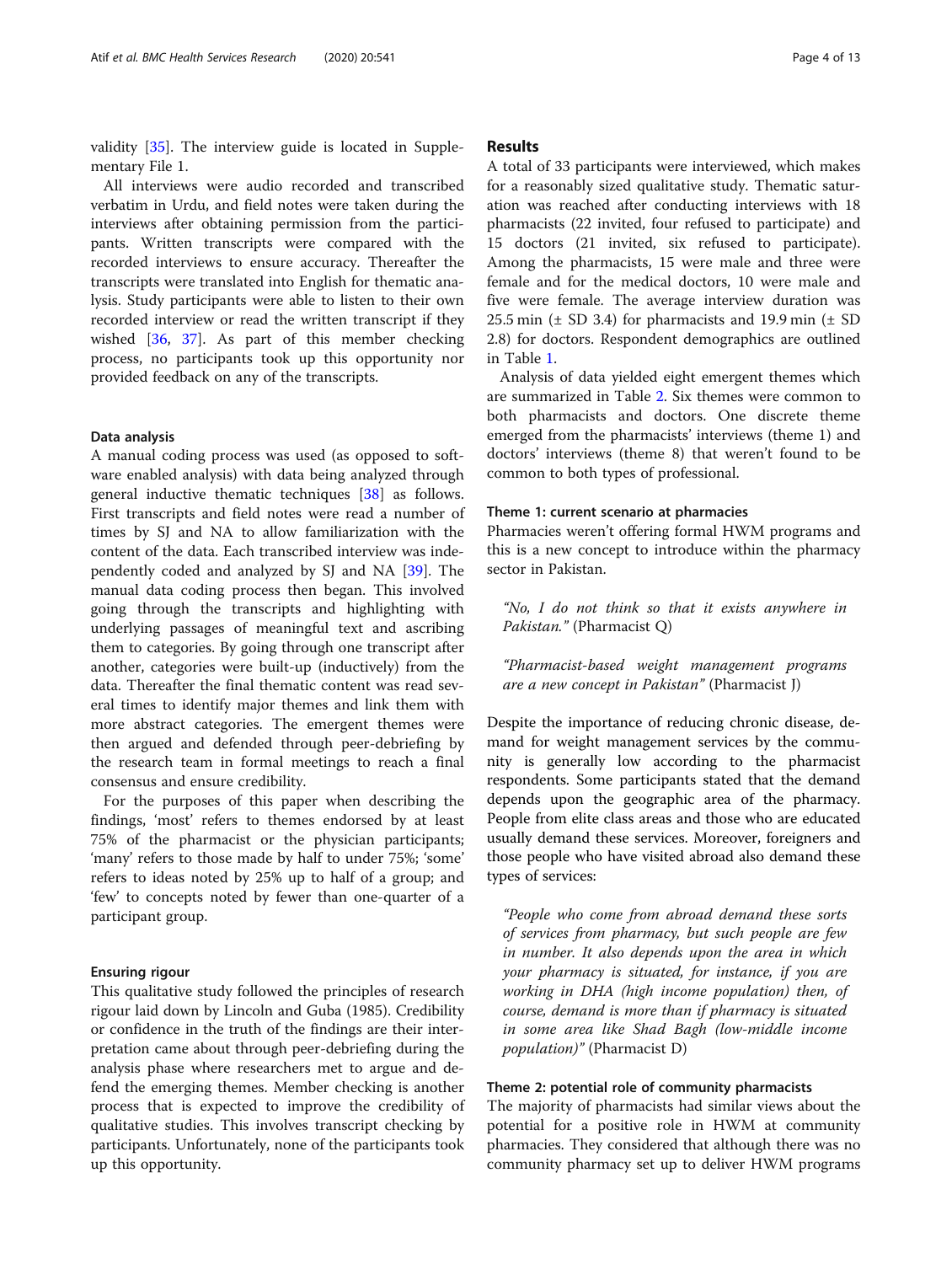| Pharmacists |        |                                            | Medical doctors |        |                 |                                            |
|-------------|--------|--------------------------------------------|-----------------|--------|-----------------|--------------------------------------------|
| Respondent  | Gender | Interview duration (minutes <sup>a</sup> ) | Respondent      | Gender | Specialization  | Interview duration (minutes <sup>a</sup> ) |
| Α           | Female | 27                                         | Α               | Male   | GP              | 21                                         |
| В           | Female | 29                                         | B               | Male   | GP              | 20                                         |
| c           | Male   | 20                                         | c               | Male   | Orthopaedic     | 24                                         |
| D           | Male   | 29                                         | D               | Female | Gynaecologist   | 19                                         |
| Е           | Male   | 23                                         | Е               | Male   | Cardiologist    | 22                                         |
| F           | Male   | 25                                         | F               | Female | Nutritionist    | 16                                         |
| G           | Male   | 27                                         | G               | Male   | GP              | 21                                         |
| н           | Female | 26                                         | н               | Male   | Cardiologist    | 18                                         |
| т           | Male   | 21                                         |                 | Male   | GP              | 23                                         |
| J           | Male   | 26                                         | J               | Male   | Endocrinologist | 16                                         |
| K           | Male   | 27                                         | Κ               | Male   | GP              | 20                                         |
| L           | Male   | 28                                         | L               | Female | Nutritionist    | 18                                         |
| M           | Male   | 31                                         | M               | Female | Endocrinologist | 25                                         |
| N           | Male   | 24                                         | N               | Male   | Orthopaedic     | 17                                         |
| $\circ$     | Male   | 26                                         | o               | Female | Gynaecologist   | 19                                         |
| P           | Male   | 28                                         |                 |        |                 |                                            |
| Q           | Male   | 24                                         |                 |        |                 |                                            |
| R           | Male   | 18                                         |                 |        |                 |                                            |

<span id="page-4-0"></span>Table 1 Characteristics of the respondents

<sup>a</sup>Rounded, GP = General practitioner

in Pakistan, if initiative was taken to implement these services then pharmacists could be trained to play a key role in counseling and support, and increase awareness about the importance of weight management and these types of services. Counseling about lifestyle modification was regarded as a pivotal service a community pharmacist could provide:

"Community pharmacists are not currently adequately trained about HWM program but if the pharmacists are properly educated, then they can play a very positive role in this aspect." (Pharmacist F)

The majority of pharmacists considered themselves to be capable of providing HWM services; however, one participant had doubts and stated that pharmacy students are not sufficiently trained at the undergraduate level and therefore lack the expertise required to deliver these services:

"That's something we need to look at. Normally students are not given awareness, not told about it so when a pharmacist joins [a pharmacy or shop], he is not that expert." (Pharmacist M)

Most pharmacists interviewed also thought that providing weight management services fit within their legal

scope of practice: "Of course, this is in the legal scope of the pharmacist. And this is in the laws that pharmacists can provide these services." (Pharmacist I).

Medical doctors considered measurement of baseline parameters for obesity, lifestyle modification, counseling and creating awareness among community-dwelling customers as possible roles of a community pharmacist:

"Pharmacists can assess basic parameters of obesity. They can counsel the patient and make the patient ready to think over all these things -- i.e., follow up, nutritional changes and behavioral changes." (Medical doctor A - GP)

One respondent considered the pharmacist as a moderator between patients and medical doctors ("We need a moderator between doctor and patient.") (Medical doctor B - GP).

#### Theme 3: collaborative approaches

Collegial approaches and teamwork were recognized as prerequisites for implementing pharmacist-led weight management services by the majority of pharmacist respondents. Most pharmacists agreed that everyone on a healthcare team should work together, putting aside their sense of self-importance and professional boundaries: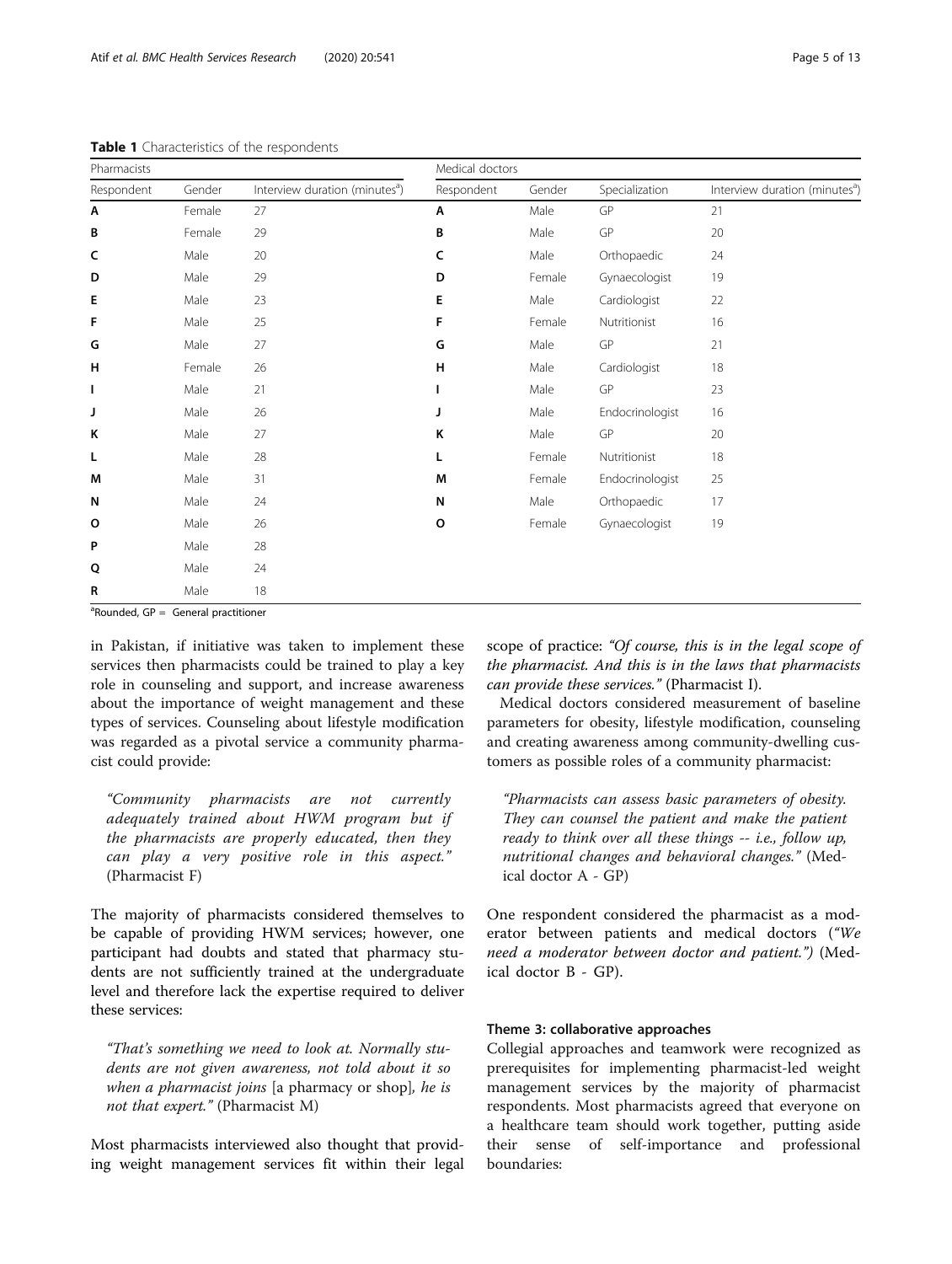<span id="page-5-0"></span>

| Table 2 Summary of themes and category content |  |  |  |
|------------------------------------------------|--|--|--|

| Sr.            | Themes                                                | Categories                                                                                                                                                                                |                                                                                                                                                                      |  |  |
|----------------|-------------------------------------------------------|-------------------------------------------------------------------------------------------------------------------------------------------------------------------------------------------|----------------------------------------------------------------------------------------------------------------------------------------------------------------------|--|--|
| No.            |                                                       | Pharmacists                                                                                                                                                                               | Medical doctors                                                                                                                                                      |  |  |
| 1              | Current scenario at<br>pharmacies                     | No specific weight management programs were run by<br>pharmacists at their pharmacies.                                                                                                    | Not applicable                                                                                                                                                       |  |  |
|                |                                                       | Routine measurements such as weight, body mass index,<br>blood glucose level and blood pressure are the services<br>currently delivered by most pharmacies outside of formal<br>programs. |                                                                                                                                                                      |  |  |
|                |                                                       | Pharmacies are visited by the community for the sake of<br>checking their weight.                                                                                                         |                                                                                                                                                                      |  |  |
|                |                                                       | Programs delivered by pharmacists are appreciated and<br>utilized by high income classes than low income.                                                                                 |                                                                                                                                                                      |  |  |
| $\overline{2}$ | Potential role of<br>community                        | Pharmacists could have a major role in counseling and<br>educating the community.                                                                                                         | Pharmacists could not only measure baseline parameters<br>of obesity, but may also advise on lifestyle modification.                                                 |  |  |
|                | pharmacists                                           | Pharmacists have the potential to be an integral part of<br>weight management programs.                                                                                                   |                                                                                                                                                                      |  |  |
|                |                                                       | Providing weight management services sits under the<br>legal scope of pharmacists' practice.                                                                                              | Legal scope of pharmacy practice is not known by Dr's.                                                                                                               |  |  |
| 3              | Collaborative<br>approaches                           | Pharmacists alone cannot run these weight management<br>programs.                                                                                                                         | Pharmacists alone cannot run these programs.                                                                                                                         |  |  |
|                |                                                       | Collaboration with other healthcare providers,<br>pharmaceutical companies and owners of pharmacies is<br>important.                                                                      | Collaboration with other healthcare providers is absolutely<br>necessary.                                                                                            |  |  |
|                |                                                       | Government support and collaboration is essential<br>because it is really difficult to run these programs without<br>the support of government.                                           |                                                                                                                                                                      |  |  |
| 4              | <b>Barriers</b>                                       | Low wages, lack of a robust community pharmacy sector<br>and deficiencies in pharmacy education are the major<br>barriers.                                                                | Lack of awareness of the professional roles of pharmacists<br>and insufficient facilities at pharmacies are the main<br>obstacles to implementation as seen by Dr's. |  |  |
|                |                                                       | Owners of pharmacies are not interested in these types<br>of programs because owners focus only on business.                                                                              | Current pharmacies are identified as medicine selling<br>points rather than clinical service providers.                                                              |  |  |
|                |                                                       | The government and other bodies that govern pharmacy<br>do not support nor collaborate with pharmacists.                                                                                  |                                                                                                                                                                      |  |  |
|                |                                                       | The community does not have a clear understanding of<br>the professional roles that pharmacists could undertake.                                                                          |                                                                                                                                                                      |  |  |
| 5              | Ideal pharmacist-<br>based weight man-                | Separate space in a pharmacy is required to implement<br>this program.                                                                                                                    | Only non-pharmacological approaches should be included<br>in programs.                                                                                               |  |  |
|                | agement program                                       | Lifestyle modifications should be the core component.                                                                                                                                     | Follow up visits should be planned.                                                                                                                                  |  |  |
|                |                                                       | Robust systems for record keeping and follow-up should<br>be included in the program.                                                                                                     | Outcomes should be assessed through measurement of<br>baseline parameters of obesity.                                                                                |  |  |
|                |                                                       | Assessment of baseline parameters is also essential.                                                                                                                                      | Counseling should be tailored for every visit with non-<br>responders.                                                                                               |  |  |
| 6              | Professional<br>requirements and<br>need for training | Pharmacists can become professionally competent if they<br>are properly trained and have adequate knowledge to<br>deliver weight management services.                                     | Pharmacists need specialized training about weight<br>management programs to become professionally sound.                                                            |  |  |
|                |                                                       | Separate space in pharmacies is required for the<br>implementation of these services.                                                                                                     | Basic knowledge about obesity, co morbidities and linking<br>to counseling points should be included in the training                                                 |  |  |
|                |                                                       | Pharmacists are willing to take part in sponsored training<br>sessions in order to update their clinical knowledge in<br>this area.                                                       | sessions.                                                                                                                                                            |  |  |
| 7              | <b>Potential for</b><br>implementation                | If governing bodies support pharmacists and collaborate<br>with them to improve the system and processes, then it<br>will be possible to implement these programs.                        | By creating awareness about the positive image of<br>pharmacists, these programs can be implemented.                                                                 |  |  |
|                |                                                       | Awareness about the professional roles a pharmacist can<br>play needs to be increased amongst the wider                                                                                   | These programs can be implemented if the current system<br>is improved.                                                                                              |  |  |
|                |                                                       | community.                                                                                                                                                                                | Current burdens on doctors can be shared through                                                                                                                     |  |  |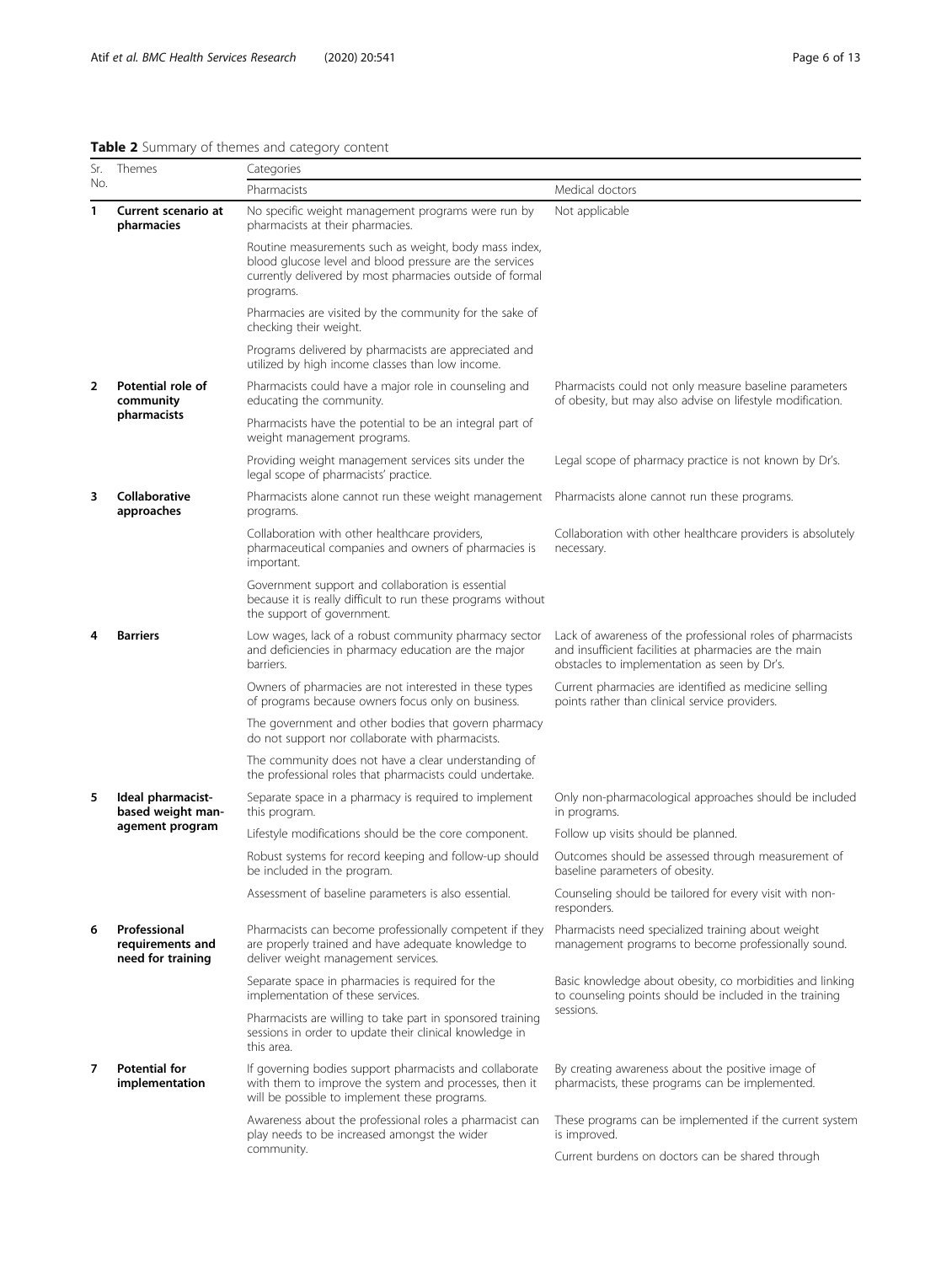Table 2 Summary of themes and category content (Continued)

|     | Themes                           | Categories                                                                                                                         |                                                                                        |  |  |  |
|-----|----------------------------------|------------------------------------------------------------------------------------------------------------------------------------|----------------------------------------------------------------------------------------|--|--|--|
| No. |                                  | Pharmacists                                                                                                                        | Medical doctors                                                                        |  |  |  |
|     |                                  | More practical training sessions should be included in the implementation of these services.<br>undergraduate pharmacy curriculum. |                                                                                        |  |  |  |
| 8   | Level of trust on<br>pharmacists | Not applicable                                                                                                                     | Pharmacists are capable to be a part of the delivery of<br>weight management programs. |  |  |  |
|     |                                  |                                                                                                                                    | They can only deliver non-pharmacological components<br>related to these programs.     |  |  |  |

Note: There were no differences within each professional group and so we have presented pharmacist versus medical doctor views as two large groups of participants

"I think we should collaborate with other healthcare professionals. Every person who is involved in patient care should work together to bring weight management services in community pharmacies. We should not indulge in things like, 'if I am a doctor then I will not work with the pharmacist or nurse'. Although these things are there, as healthcare professionals our ultimate purpose is patient care and safety, so we have to work together for that." (Pharmacist C)

The majority of pharmacists also considered government collaboration a necessity for implementation of HWM services: ("Obviously nothing can happen without government's collaboration.") (Pharmacist P).

Most medical doctors also agreed that teamwork among all healthcare professionals is needed for the success of such a service. They thought it would be difficult for pharmacists to implement the services alone without the support of doctors ("It is a task of well-defined team. It cannot be possible without collaboration. In my opinion he should play his role in collaboration.") (Medical doctor K - GP).

However, two doctors thought that pharmacists could not conduct these roles even in collaboration with other health professionals and pharmacists are not the right professionals to deliver HWM services ("In my opinion, mainly the dietician and the physiotherapist should be the stakeholders.") (Medical doctor I - GP).

#### Theme 4: barriers to service provision

The majority of pharmacists interviewed stated that improper community pharmacy set up, lack of a purpose-build space and poor collaboration from governing bodies such as Drug Regulatory Authority of Pakistan, provincial and district drug control units etc. are the major barriers to implementing weight management services in community pharmacies. The concept of the community pharmacy is not well established in Pakistan, and often is seen as just a place to sell medicines ("We cannot say that the pharmacies in our country are community pharmacies; they all are just

medicines' sales points and nothing else.") (Pharmacist C).

Many of the pharmacists also explained that their current wages are too low to encourage them to provide extra services such as weight management. One respondent revealed that some pharmacists had actually quit their profession for this reason ("You know some people drop their field just because of low wages so our authorities need to think about it.") (Pharmacist O) Some revealed that lack of support for pharmacists from governing bodies or their pharmacy professional bodies and associations as another major barrier ( "… there are pharmacists who want to work [to provide additional services] but authorities do not allow them.") (Pharmacist R).

Another barrier noted by the majority of pharmacists is the lack of respect for the pharmacy profession held by the general public who saw pharmacists as sales oriented ("Basically, everyone is thinking of business. You can see that the owner standing here only wants an increase in sales because this is the ultimate goal. They do not want anything else, they need sales.") (Pharmacist K).

Most pharmacists pointed out there is a gap between what pharmacists learn in their formal training and their actual practice, which negatively impacts pharmacists' capabilities to implement clinically-oriented services:

"Well they are capable but need grooming because there is a lot of difference in our education system and a real professional life. Whatever we have been taught in our education system is not the case according to the professional world." (Pharmacist C)

In contrast, most of the medical doctors explained that the general public did not understand what pharmacists are licensed to do and so those with low levels of education or health literacy were unlikely to accept such new pharmacist-run services as a healthy weight control programs:

"Our literate class will accept these services because it is all about awareness. But people from poor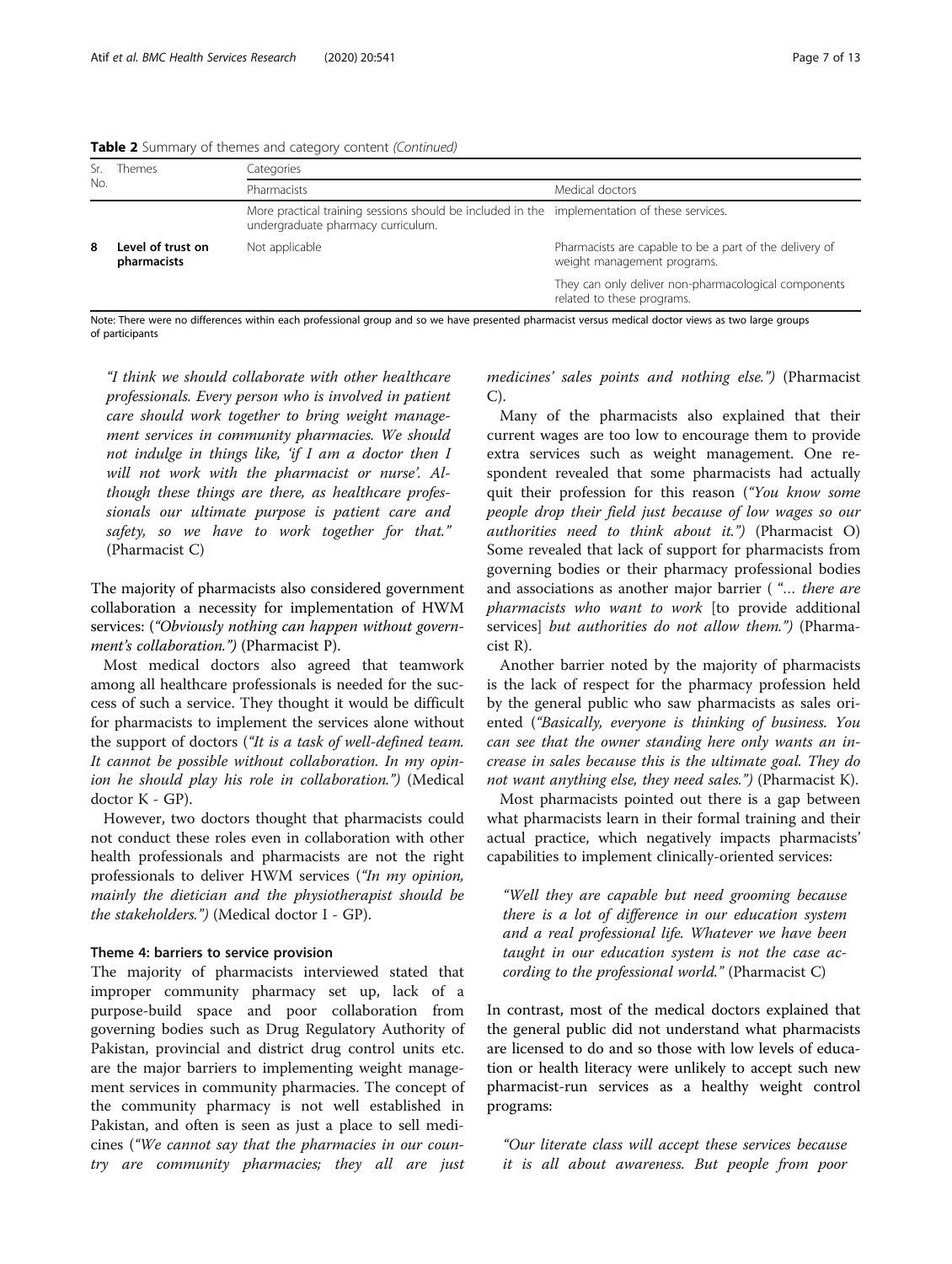socioeconomic background and illiterate people will hardly accept these kinds of things." (Medical doctor  $B - GP$ )

Most of the responding medical doctors also cited the lack of adequate facilities, absent pharmacists during opening hours and the business-orientation of the community pharmacy practice as barriers to implementing weight management services ("There are insufficient facilities at our current pharmacies. In simple words, I would not be wrong if I said that there is nothing at our current pharmacies except medicines.") (Medical doctor  $G - GP$ ).

#### Theme 5: ideal pharmacist-based weight management program

Most pharmacists agreed that the crucial components of an effective weight management program include: lifestyle modification counseling, proper equipment to measure obesity-related parameters, separate space where the services would be conducted in private and encouraging participants to attend timely follow-up visits. In addition, a few respondents emphasized the importance of proper record-keeping to successfully run the program:

"I think there should be proper lifestyle modification counseling and there must be a separate area within the pharmacy for this. It should also include proper equipment for weight measurement, cholesterol measurement and blood pressure measurement; and it should also include set targets for outcomes so that the progress of the program can be assessed." (Pharmacist A)

Medical doctors also identified non-pharmacological components like behavioral and lifestyle modification counseling, flexible follow up visits, assessment of outcomes through measurement of baseline parameters for obesity and goal setting as key elements in an ideal pharmacist-led weight management program ("Follow up should be there but number of visits should not be high; I think this is hectic for the patient. Six months follow-up is enough for a patient.") (Medical doctor H - Cardiologist).

Theme 6: professional requirements and need for training Well-trained staff with a sound knowledge of, and training in the subject, a designated space within the pharmacy and government support and collaboration were the professional requirements identified by most respondents:

"Professional needs include that each and every person working in this pharmacy should be trained and be sincere in their work. They all need grooming. The pharmacist should be trained enough. In addition to [knowing] the names of medicines, a pharmacist should be capable of guiding [people] about other perspectives, for example, lifestyle modifications. There should be some kind of software carrying the detailed outline of the project. There should be a separate corner in the pharmacy which can be used as an area where such services can be given." (Pharmacist C)

Most pharmacists also wanted the training to be compulsory for better outcomes but felt they should also be funded because of their low wages ("... you know, we do not have that much earning. Such workshops/trainings always have very high registration fees so it is not easy to  $pay.$ ") (Pharmacist L).

Most medical doctors were also of the view that specialized training pertaining to HWM is of pivotal importance for pharmacists who should be trained to counsel people about diseases related to obesity, ways of classifying levels of obesity and how to measure the parameters linked to obesity. Some doctors thought it was necessary to include knowledge of complementary and alternative medicines in the training as well:

"First of all they should know the classification of obesity. Then, different measurements of weight, abdominal circumference and body mass index should also be included in the training sessions. A pharmacist should know the basic knowledge of obesity and disease related to obesity e.g., hypertension, diabetes etc. They should also know at what step they need to involve a physician.

"They should know the basics of complementary alternative medicines as well, but should deliver only in specific circumstances." (Medical doctor N – Orthopaedic)

#### Theme 7: potential for implementation

According to the pharmacists, HWM programs can be implemented in the future after incorporating changes to the system. Most pharmacist participants identified the governing bodies as an important backbone for implementing such programs. They viewed government policy-makers as having the power to pursue and support this new concept and to change the negative perception that community members have towards pharmacists ("Perception about the pharmacists is still old-fashioned among the community, so it is the duty of the government to promote activities including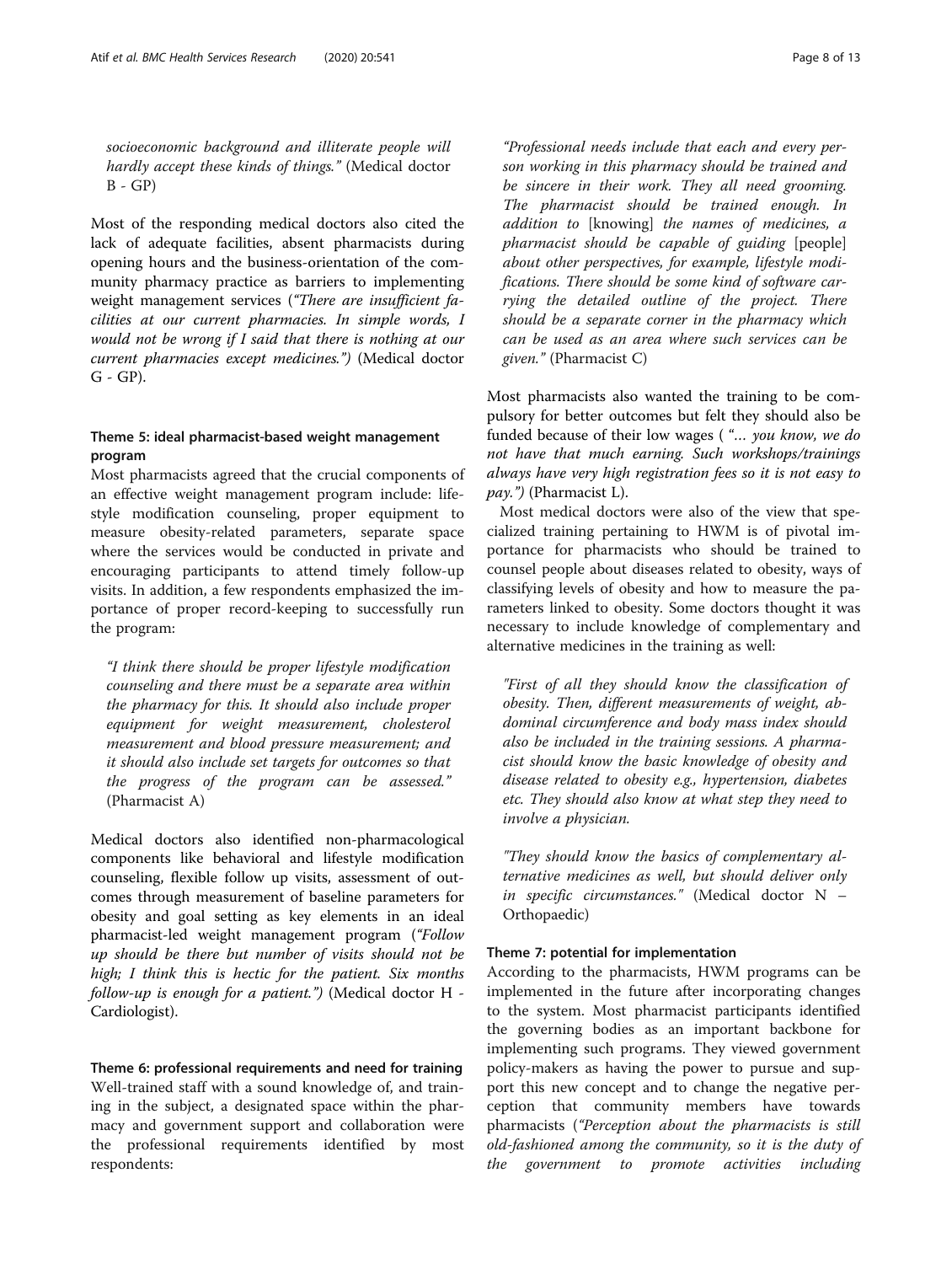pharmacists so that the interaction and trust between the people and pharmacists can be enhanced".) (Pharmacist A).

Some pharmacists stated that heightened awareness about preventive health programs such as HWM can be created through campaigns mounted by pharmaceutical companies and by educating the community through seminars ("I think if we give awareness to people then they will welcome us. If we start from campaigns, then it can be implemented".) (Pharmacist H).

They also held the view that the undergraduate pharmacy curriculum should be thoroughly revised to meet the new challenge of preventing non-communicable diseases through controlling obesity. Some participants suggested creating a model pharmacy in all academic institutions so that students can be trained to engage with such programs ("I think there should be a model pharmacy in every (academic) institution so that students can practice there and do not feel much gap when they enter in their professional careers.") (Pharmacist J).

The medical doctors agreed that it would be possible for pharmacists to gain the trust of the community by creating awareness among people about the positive role beyond just filling prescriptions or selling medicines that they can potentially fulfill ( "… .these can be applied in Pakistan only with certain special conditions, for example, if the people are motivated, counseled or given awareness related to it.") (Medical doctor A - GP).

Some medical doctors also stated that if HWM-related services were to be provided by pharmacists, then physician burden would be greatly reduced, freeing them up to provide more directly needed medical services: ("If pharmacists will be performing such roles, then the burden on doctors will surely be decreased so it will be helpful to the community.") (Medical doctor G - GP).

#### Theme 8: level of trust for pharmacists

Most medical doctors said they trusted pharmacists to deliver HWM programs and considered the pharmacist to be a competent and qualified healthcare professional. They suggested that pharmacists could deliver nonpharmacological interventions to patients on their own but should consult doctors for pharmacological interventions. However, some medical doctors considered that a trained and qualified pharmacist could deliver all possible interventions ("They are competent enough. If they have weight management services in their pharmacy, then, they can perform these roles very well.") (Medical doctor D - Gynaecologist).

In contrast, two medical doctors thought that pharmacists have no role to play in helping people manage their weight ("Disease related obesity cases should be referred to physicians." (Medical doctor M - Endocrinologist).

This range in responses may be related to the fact that most medical doctors were not aware of the legal scope of pharmacy practice, although two physicians incorrectly stated that providing HWM services is not covered under the legal scope of pharmacists.

#### **Discussion**

This study set out to explore the perceptions of the role of pharmacists in weight management in the context of Pakistan as a low and middle-income country. It aimed to understand the extent to which services were being provided but more importantly the barriers to doing so. The findings indicate that none of the responding pharmacists working in community pharmacies of Lahore, Pakistan, offered HWM programs although the potential to do so was there. Most of the pharmacists and medical doctors participating in this study were in favor of this value-added clinical role for pharmacists but the doctors felt pharmacists couldn't deliver the service alone. This finding is consistent with several international studies. One recent study conducted in Scotland reported community pharmacists successfully provided weight-loss medications and advice about their use, information related to physical activity and diet, calculated BMI and offered numerous other services related to HWM [\[21](#page-11-0)]. Likewise, an earlier study from the United Kingdom (UK) demonstrated a HWM program working well in community pharmacy and that the program increased the opportunity to identity other pharmaceutical care needs of patients and help establish the role of pharmacists in the management of obesity  $[40]$  $[40]$ . It is hoped that this will also occur in Pakistan. Along the same lines as the UK study, an Australian study also reported that pharmacists possess a unique role in providing these services to the public [[41](#page-12-0)].

Our findings clearly demonstrate that although Pakistani pharmacists strongly believe they could play a vital role in delivering HWM programs and thereby help improve population health outcomes, this can only be accomplished if a collegial relationship exists amongst healthcare professionals. This finding resonates with the outcome of another HWM study [\[42](#page-12-0)] that recommended building a program based on a holistic approach, incorporating various healthcare professionals including doctors, dieticians, physiologists, psychologists and pharmacists, in order to improve healthcare outcomes for obese patients. A practical example of this holistic approach is the lifestyle challenge program in the U.S. in which a multidisciplinary team, co-directed by a pharmacist and a doctor, effectively improved the quality of life of obese people with significant reduction in their weight [[16,](#page-11-0) [25\]](#page-11-0).

Interestingly, two medical doctors in the present study stated that pharmacists should not play a role in HWM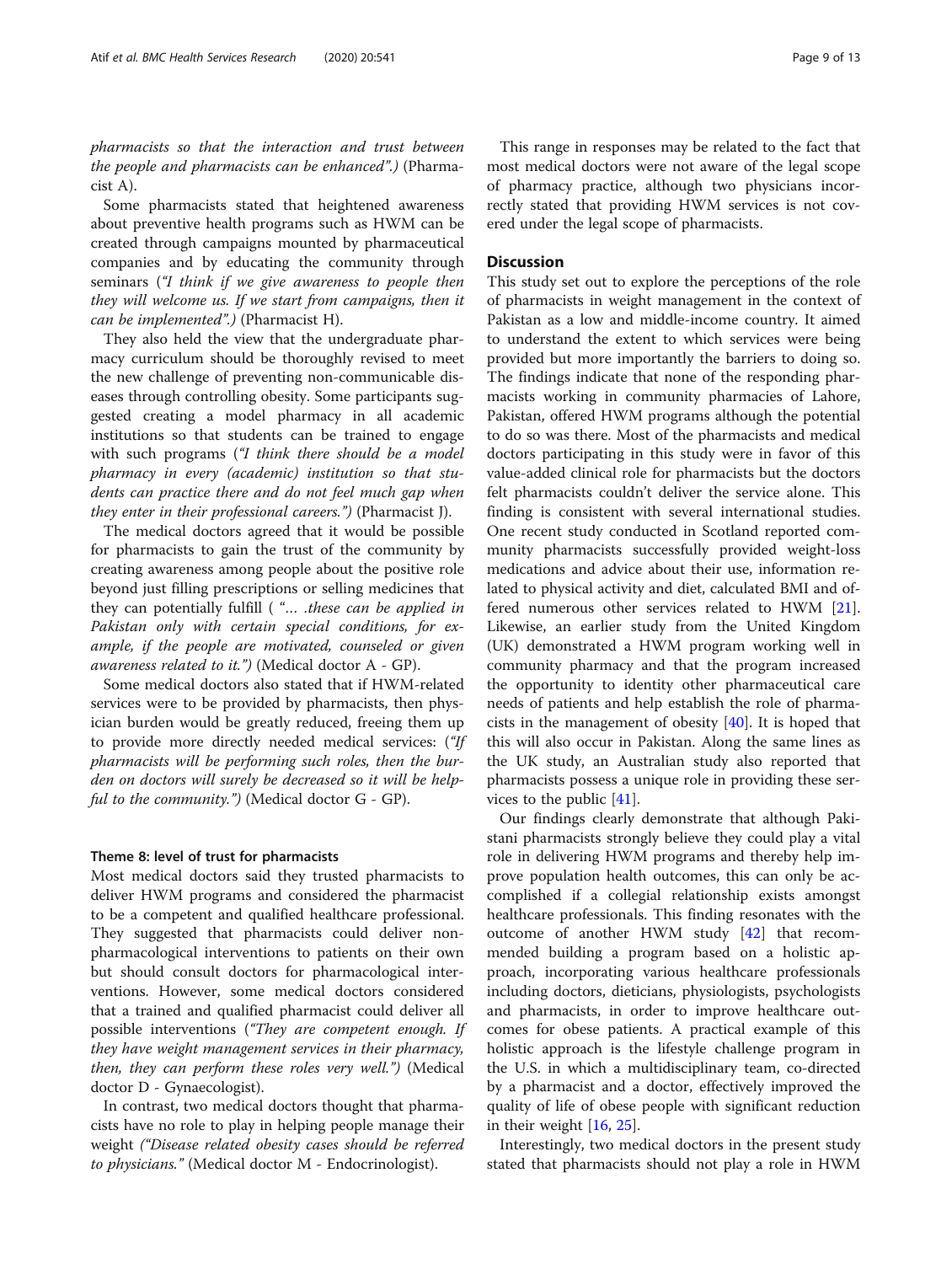services, even with the collaboration of other healthcare professionals. This was in line with the findings from another Pakistani study which reported that although doctors considered pharmacists to be "drug experts", their expectation of pharmacists as providers of quality clinically-focused pharmacy services is low [\[43\]](#page-12-0). The wider pharmacy HWM literature does not report the under confidence of medical doctors as a barrier to implementation [[40,](#page-12-0) [44](#page-12-0)–[46\]](#page-12-0) and so perhaps this patch protection of multidisciplinary roles is specific to Pakistan and may be part of the culture of the health care system.

Most of our non-pharmacy study participants were not familiar with the legal scope of pharmacist practice and so did not know whether pharmacists were allowed to provide HWM services. This runs counter to the position of the American Society of Health-System Pharmacists [[39](#page-12-0)] and the UK National Health Service (NHS) [[19,](#page-11-0) [23\]](#page-11-0) which encourage pharmacists to educate obese individuals about weight loss and reduce the impact of non-communicable diseases through offering smoking cessation and obesity management programs.

The pharmacists and doctors in our study identified a number of barriers preventing pharmacists from offering HWM programs for community-dwelling residents. Some of these alignment with the international literature and include: the lack of proper facilities and training, low wages of community pharmacists, the business-oriented attitude of the pharmacy owners, the absence of support from the government, the lack of awareness among the public about the role of pharmacists and the lower status of pharmacists in relation to physicians [[40](#page-12-0), [44,](#page-12-0) [46\]](#page-12-0). It is interesting that many of the barriers identified in our study in Pakistan (an LMIC) are also manifest in studies on community pharmacies in the UK, Australia and New Zealand. These studies reported that deficiencies in the infrastructure of pharmacies, the limited number and overburdened nature of community pharmacists, and financial limitations as key barriers to community pharmacists successfully providing HWM services [\[20,](#page-11-0) [21](#page-11-0), [29](#page-11-0), [47\]](#page-12-0). Likewise, a study conducted in Texas identified the lack of reimbursement to pharmacists as another major obstacle [[23](#page-11-0), [28](#page-11-0)]. Our study also highlighted the fact that HWM programs would be more successful if government and health policy-makers collaborate with pharmacists. An Australian study emphasized that the expertise of pharmacists and their accessibility to the general public who may require weight management was mostly overlooked by health policy-makers [[25](#page-11-0)]. It is recommended that health policy-makers in Pakistan should recognize the barriers identified in this study that are currently faced by pharmacists and help to shape the model pertaining to HWM.

A major barrier identified in our study was the lack of understanding of the pharmacist role by the public and this is an issue in high income countries as well [\[40,](#page-12-0) [44](#page-12-0), [46\]](#page-12-0). The public do not expect or look for HWM programs offered in community pharmacies in Pakistan. Peletidi & Kayyali (2019) highlight that training, talking to patients (the approach taken) and too little advertising has resulted in poor sustainability of the HWM program in community pharmacy in England [[46\]](#page-12-0). Our study parallels the results from a Scottish interview study in which most participating pharmacists indicated that the general public was unaware that community pharmacists could provide HWM services for weight loss [[21\]](#page-11-0). Similar findings in the UK and Australia revealed that pharmacists are not a preferred source of information for weight loss [\[40](#page-12-0), [47](#page-12-0)]. However, it was reported in another study that once the general public received such advice from pharmacists, even if they had not initiated a request for it, the general public agreed that it was beneficial [\[47\]](#page-12-0). This appears to be a global issue not only in developed nations but in those low and middle-income countries such as Pakistan where both the doctor and pharmacist workforces are stretched beyond the imaginable.

Another barrier is that Pakistani pharmacists are not currently educated and trained to offer HWM services and again this appears to be a similar issue in high income countries [\[44,](#page-12-0) [46](#page-12-0)]. Although pharmacists are considered one of the most trustworthy and accessible health care professionals in developed nations [\[44](#page-12-0)] and are well situated toward community service provision competence remains an issue in Pakistan [\[48](#page-12-0), [49\]](#page-12-0) but also in Australia [[20,](#page-11-0) [25\]](#page-11-0). Due to the absence of formal training, the pharmacists in our study were not confident in providing HWM services, a finding that is echoed in interviews with Texas-based community pharmacists [\[50\]](#page-12-0). Other studies have also noted that although pharmacists were keen to provide HWM services [\[25](#page-11-0)]. They also believed that these services could greatly benefit the community, even though they were not routinely providing these services [[50](#page-12-0)]. This was mostly due to the lack of confidence in their ability to provide such a program [\[50](#page-12-0)]. The up-skilling of pharmacists would not only result in better outcomes, but should also increase their confidence and comfort in the counseling of obese patients [\[28,](#page-11-0) [50\]](#page-12-0). These studies point to the need for expanding the roles and skills of pharmacists, either by incorporating HWM information in pharmacy curricula or by providing targeted short courses to train practicing pharmacists.

The pharmacists in this study suggested that the ideal pharmacy-led program should include suitable lifestyle modification counseling, proper equipment to measure obesity-related parameters, separate space for these services, timely follow-up visits by participants and proper record-keeping to successfully run these programs. Similarly, the physician participants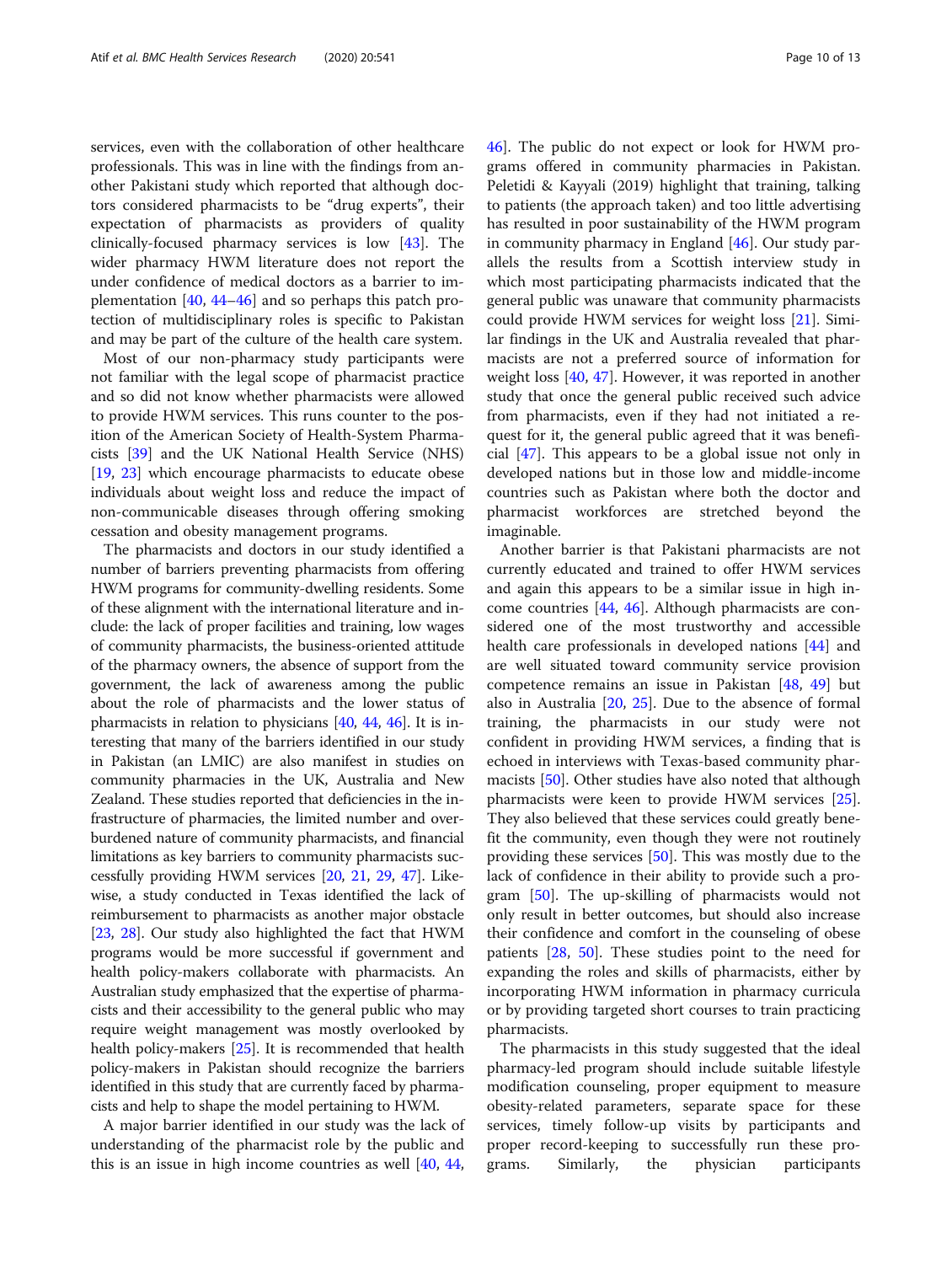recommended incorporating behavior modification counseling, goal setting, flexible follow up visits and assessment of outcomes through measurement of baseline parameters for obesity.

#### Implications for policy-makers, regulators and practitioners

This is a relatively large qualitative study and as far as the authors are aware, the first of its kind to explore extended clinical service provision in community pharmacy for healthy weight management in Pakistan. This study investigates the views of both Pakistani pharmacists and doctors. The Pakistani community pharmacy sector is aiming to gain traction in the provision of clinical services and this study adds weight through gaining the views of pharmacists and doctors in the country. Further, it highlights the barriers that must be addressed and the support and collaboration required by government, policy-makers and regulators to strengthen the Pakistani health system and help enact these services. This must include better training and relief from busy dispensing schedules to ensure pharmacists have the time to properly implement these services. In high income countries national policy dictates the remuneration packages that help to facilitate service provision. This model may also benefit the implementation and sustainability of HWM in Pakistani community pharmacy. The government also may have a remit (along with professional pharmacy bodies) to increase awareness with the public of the importance of community pharmacy assisting with these types of public health measures.

This study suggests implications for pharmacists involved with implementing clinical services in community pharmacy in Pakistan. For pharmacists there is a need to undertake more training, overcome their lack of confidence which is also reported in high income countries. Training will help the approach that pharmacists take and likely increase public awareness [[46,](#page-12-0) [48](#page-12-0)]. A national campaign to make medical doctors more aware of the role of pharmacists in public health initiatives would be expected to ease the barriers to implementing services in pharmacy and may also help greatly with public assurance that pharmacists are in a good position to do this.

#### Limitations

In terms of limitations, this is a qualitative piece of work and participants in our study were from a single province in Pakistan. The qualitative approach was chosen to gain a deep and rich understanding of the situation prior to moving to a more generalizable and large representative quantitative study [\[51\]](#page-12-0). As such participants are sample purposively [\[52\]](#page-12-0) and their views may differ from other reasons and so the results should not be

generalized more widely within Pakistan nor to other like-health systems or countries. In other regions the perceptions of the public may be different, the service provision in community pharmacy may vary and the views of medical doctors may not be the same – they may be completely unsupportive or overly positive towards implementation of HWM programs in pharmacy. Having said this the authors do not expect a huge difference across the nation and this exploratory qualitative study provides some indication of what is happening in one province of Pakistan. There is a requirement for large and prudent quantitative studies to confirm the national-level situation.

#### Implications for future research

Research needs to be conducted more widely and if the findings are similar, then a national policy could be developed based on research evidence to address this issue head-on. In addition, because a uniform health policy is implemented in Pakistan and medical graduates (pharmacists and medical doctors) from all provinces are working throughout the country, it is expected that the practices in other provinces could be similar to those reported in our study. This will remain unknown until a national level survey is conducted. The perceptions of patients, their families and also policy-makers were not taken into account in our study and this is an area of future research that needs to be undertaken. This could begin with focused qualitative interview based work and then expand into a large sample national consumer panel-based survey in Pakistan.

#### Conclusions

The majority of participants in our study strongly believed that pharmacists have the potential to provide HWM services to Pakistani communities provided they are adequately trained to do so. None of the participating pharmacies were offering any sort of weight management program and none of the medical doctors interviewed were aware of such programs taking place. Doctors were generally supportive but suggested that pharmacists alone cannot run the program and that they should only carry out non-pharmacological interventions relating to weight management. There are barriers to the implementation of HWM which are not dis-similar in parts to those outlined in the literature from high income countries. In Pakistan, all stakeholders including the general public, other healthcare providers, regulatory bodies, policy-makers and pharmacists themselves need to be involved in shaping the role of the community pharmacist to deliver healthy weight management programs.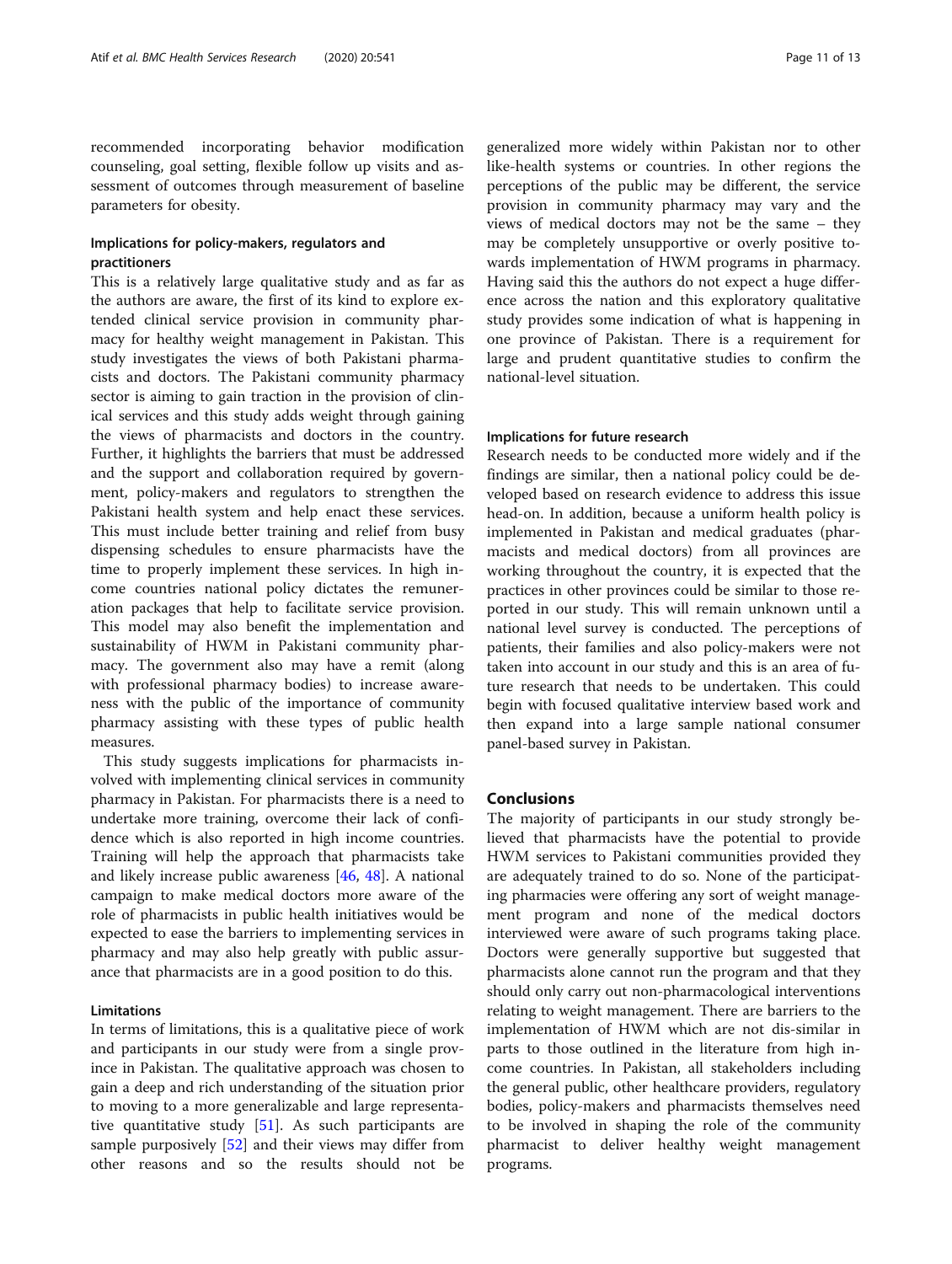#### <span id="page-11-0"></span>Supplementary information

Supplementary information accompanies this paper at [https://doi.org/10.](https://doi.org/10.1186/s12913-020-05419-8) [1186/s12913-020-05419-8](https://doi.org/10.1186/s12913-020-05419-8).

Additional file 1. Interview protocol

#### Abbreviations

BMI: Body mass index; HWM: Health weight management; NHS: National Health Service; PMDC: Pakistan Medical & Dental Council; UK: United Kingdom; US: United States; WHO: World Health Organization

#### Acknowledgements

The authors would like to express their gratitude to the medical doctors and pharmacists for their cooperation and time.

#### Authors' contributions

MA, SH, SS conceived and designed the study. SJ and NA collected the data. SS, MA, SJ, NA and IM analyzed the data. MA, SJ, SS, IM and NA wrote the manuscript. All authors critically revised and finalized the manuscript. MA, IM and SS significantly contributed in preparing the revised manuscript. MA and SS are senior authors in the manuscript. The author(s) read and approved the final manuscript.

#### Funding

No funding was involved in the preparation of this article or in the decision to submit it for publication.

#### Availability of data and materials

The raw data on which conclusions of this manuscript rely is available upon request. Please contact Muhammad Atif at [pharmacist\\_atif@yahoo.com.](mailto:pharmacist_atif@yahoo.com)

#### Ethics approval and consent to participate

Pharmacy Research Ethics Committee (PREC) at the Islamia University Bahawalpur (Reference: 19–2015/PREC, dated September 09, 2015) approved the documents generated to be used as part of this study, including participant information sheet, informed consent declaration form and interview protocols. Participant information sheet was provided to each participant followed by signing of the informed consent declaration, if participants agree. To ensure confidentiality, participants were assigned alphabetical ID's (e.g. pharmacist A, pharmacist B, doctor A, doctor B etc).

#### Consent for publication

Not applicable.

#### Competing interests

The authors declare that they have no competing interests.

#### Author details

<sup>1</sup>Department of Pharmacy, The Islamia University of Bahawalpur, Bahawalpur, Punjab, Pakistan. <sup>2</sup>College of Pharmacy, Ajman University, Ajman, United Arab Emirates. <sup>3</sup>Department of Education, The Islamia University of Bahawalpur, Bahawalpur, Punjab, Pakistan. <sup>4</sup>School of Pharmacy, University of Auckland, Auckland, New Zealand.

# Received: 23 December 2019 Accepted: 10 June 2020

#### References

- 1. Obesity [\[http://www.who.int/topics/obesity/en/](http://www.who.int/topics/obesity/en/)].
- 2. Ramos RG, Olden K. Gene-environment interactions in the development of complex disease phenotypes. Int J Environ Res Public Health. 2008;5(1):4–11.
- 3. Abarca-Gómez L, Abdeen ZA, Hamid ZA, Abu-Rmeileh NM, Acosta-Cazares B, Acuin C, Adams RJ, Aekplakorn W, Afsana K, Aguilar-Salinas CA. Worldwide trends in body-mass index, underweight, overweight, and obesity from 1975 to 2016: a pooled analysis of 2416 population-based measurement studies in 128· 9 million children, adolescents, and adults. Lancet. 2017;390(10113):2627–42.
- 4. Gortmaker SL, Swinburn BA, Levy D, Carter R, Mabry PL, Finegood DT, Huang T, Marsh T, Moodie ML. Changing the future of obesity: science, policy, and action. Lancet. 2011;378(9793):838–47.
- 5. World Health Organization. Global health risks: mortality and burden of disease attributable to selected major risks. Geneva: World Health Organization; 2009.
- 6. Berenson GS. Health consequences of obesity. Pediatr Blood Cancer. 2012; 58(1):117–21.
- 7. Davis GL, Roberts WL. The healthcare burden imposed by liver disease in aging baby boomers. Curr Gastroenterol Rep. 2010;12(1):1–6.
- 8. Haslam D, Wittert G. Fast facts: obesity: health press; 2009.
- 9. Tanzil S, Jamali T. Obesity, an emerging epidemic in Pakistan-a review of evidence. J Ayub Med Coll Abbottabad. 2016;28(3):597.
- 10. Puhl RM, Heuer CA. Obesity stigma: important considerations for public health. Am J Public Health. 2010;100(6):1019–28.
- 11. Van Baal PH, Polder JJ, De Wit GA, Hoogenveen RT, Feenstra TL, Boshuizen HC, Engelfriet PM, Brouwer WB. Lifetime medical costs of obesity: prevention no cure for increasing health expenditure. PLoS Med. 2008;5(2):e29.
- 12. Dee A, Kearns K, O'Neill C, Sharp L, Staines A, O'Dwyer V, Fitzgerald S, Perry IJ. The direct and indirect costs of both overweight and obesity: a systematic review. BMC Res Notes. 2014;7(1):1.
- 13. Sturm R. The effects of obesity, smoking, and drinking on medical problems and costs. Health Aff. 2002;21(2):245–53.
- 14. Sacks G, Swinburn B, Lawrence M. Obesity policy action framework and analysis grids for a comprehensive policy approach to reducing obesity. Obes Rev. 2009;10(1):76–86.
- 15. Wadden TA, Butryn ML, Wilson C. Lifestyle modification for the management of obesity. Gastroenterology. 2007;132(6):2226–38.
- 16. Malone M, Alger-Mayer SA, Anderson DA. The lifestyle challenge program: a multidisciplinary approach to weight management. Ann Pharmacother. 2005;39(12):2015–20.
- 17. Jolly K, Lewis A, Beach J, Denley J, Adab P, Deeks JJ, Daley A, Aveyard P. Comparison of range of commercial or primary care led weight reduction programmes with minimal intervention control for weight loss in obesity: lighten up randomised controlled trial. Br Med J. 2011;343:d6500.
- 18. Maynard MJ, Baker G, Rawlins E, Anderson A, Harding S. Developing obesity prevention interventions among minority ethnic children in schools and places of worship: the DEAL (DiEt and active living) study. BMC Public Health. 2009;9(1):480.
- 19. Boardman HF, Avery AJ. Effectiveness of a community pharmacy weight management programme. Int J Clin Pharm. 2014;36(4):800–6.
- 20. Um IS, Armour C, Krass I, Gill T, Chaar BB. Weight management in community pharmacy: what do the experts think? Int J Clin Pharm. 2013; 35(3):447–54.
- 21. Newlands RS, Watson MC, Lee AJ. The provision of current and future healthy weight management (HWM) services from community pharmacies: a survey of community pharmacists' attitudes, practice and future possibilities. Int J Pharmacy Pract. 2011;19(2):106–14.
- 22. The Gazette of Pakistan [<http://www.dra.gov.pk/userfiles1/file/DRAPAct.pdf>].
- 23. Blenkinsopp A, Anderson C, Armstrong M. Community pharmacy's contribution to improving the public's health: the case of weight management. Int J Pharmacy Pract. 2008;16(3):123–5.
- 24. Awad A, Waheedi M. Community pharmacists role in obesity treatment in Kuwait: a cross-sectional study. BMC Public Health. 2012;12(1):863.
- 25. Um IS, Armour C, Krass I, Gill T, Chaar BB. Managing obesity in pharmacy: the Australian experience. Pharm World Sci. 2010;32(6):711–20.
- 26. Zolezzi M, Bye L, Harrison J, Tsuyuki RT, Shaw JP. Provision of health/disease screening and medication monitoring/management in New Zealand community pharmacies. J Pharm Pract Res. 2014;44(4):188–94.
- 27. Horsfield E, Kelly F, Sheridan J, Stewart J, Clark T. Could community pharmacies help to improve youth health? Service availability and views of pharmacy personnel in New Zealand. Int J Public Health. 2014;59(5):789–98.
- 28. DC OD, Brown CM, Dastani HB. Barriers to counseling patients with obesity: a study of Texas community pharmacists. J Am Pharmacist Assoc. 2006; 46(4):465–71.
- 29. Gray L, Chamberlain R, Morris C. "Basically you wait for an 'in"': community pharmacist views on their role in weight management in New Zealand. J Prim Health Care. 2016;8(4):365–71.
- 30. Anderson C, Bates I, Futter B, Gal D, Rouse M, Whitmarsh S. Global perspectives of pharmacy education and practice. World Med Health Pol. 2010;2(1):5–18.
- 31. Lincoln YS, Guba EG. Naturalistic inquiry. Newbury Park London New Delhi: SAGE Publications; 1985.